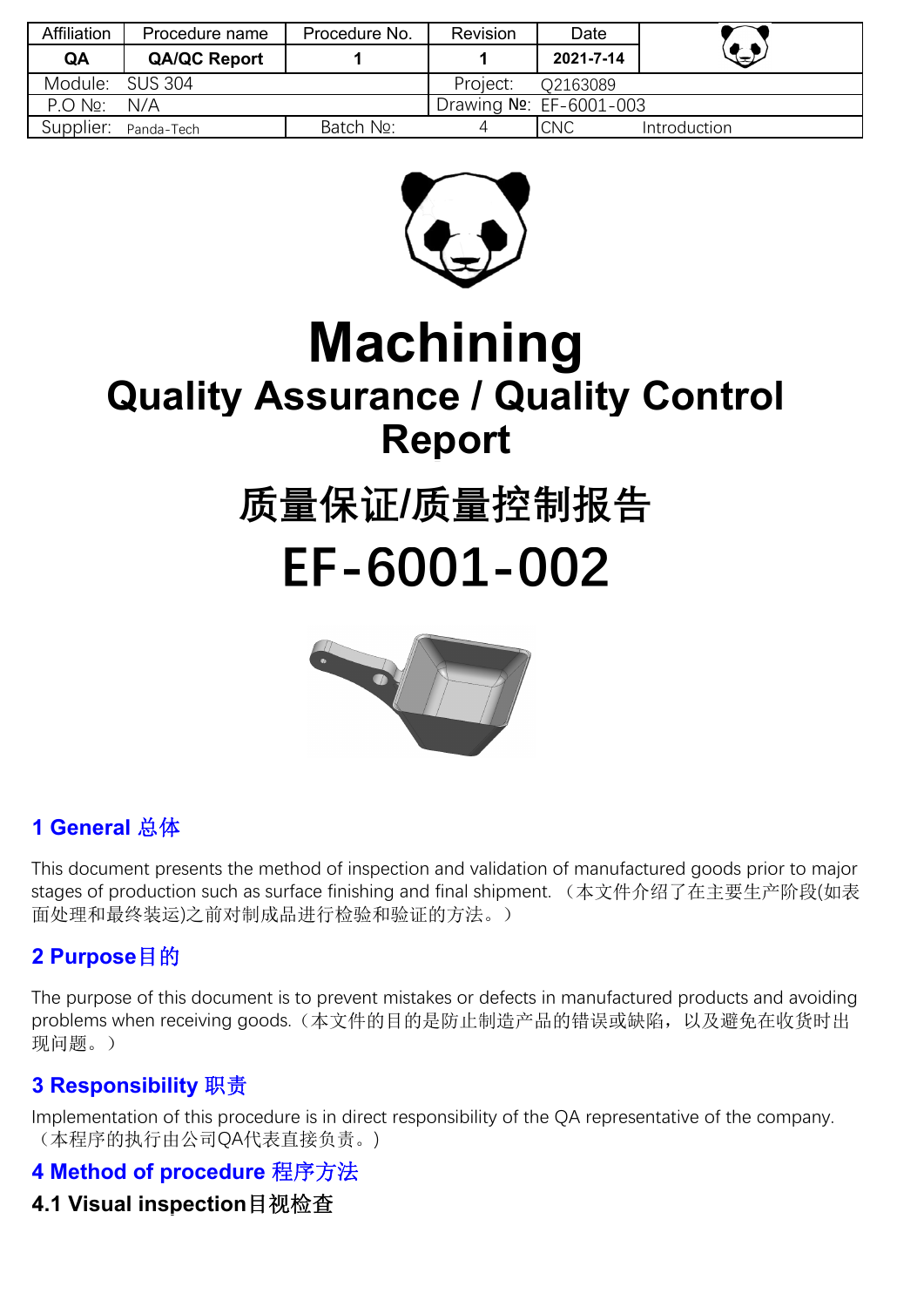| <b>Affiliation</b>   | Procedure name      | Procedure No. | <b>Revision</b>         | Date       |              |
|----------------------|---------------------|---------------|-------------------------|------------|--------------|
| QA                   | <b>QA/QC Report</b> |               |                         | 2021-7-14  | $\bigoplus$  |
| Module: SUS 304      |                     |               | Project:                | O2163089   |              |
| $P \cap N_2$         | N/A                 |               | Drawing No: EF-6001-003 |            |              |
| Supplier: Panda-Tech |                     | Batch No:     |                         | <b>CNC</b> | Introduction |

The purpose of the visual inspection is to detect defective parts after manufacturing and prior to next major stages of the production. This stage should be done twice, prior and post surface finish. (目视检 查的目的是在生产后和生产的下一个主要阶段之前发现有缺陷的部件。这个检车应该做两次,表面处 理前和表面处理后完成。)

## **4.2 Dimension report**尺寸报告

Dimension report purpose is to ensure that the geometric properties (dimensions, tolerances etc.) of the manufactured part is in line with the design specification as presented in the corresponding 2D drawing and dimension report data sheet. (尺寸报告的目的是确保所制造零件的几何特性(尺寸、公

### **4.3 Functional inspection**功能检查

The purpose of the functional inspection is to confirm the functionally of the assembly/part according to the design intended. This stage should be done in comparison to the corresponding 3D model and engineering designer requirements.(功能检查的目的是根据设计意图确定装配/部件的功能。此阶段

## **4.4 COC - Certificate of Conformity** 合格证书

The purpose of Certificate of Conformity is to confirm that the part is on par with the design specifications. Specifications such as material, mass, surface finish and international standards. (合格证 书的目的是确认零件与设计规范相符。材料、质量、表面光洁度等规格及国际标准。)

## **4.5 PSI – Pre-shipment inspection**装运前检查

Pre-shipment inspection purposes are to set and insure the packaging sufficiency prior international / domestic shipment. (装运前检验的目的是确定和确保在国际/国内装运前包装的充分性。)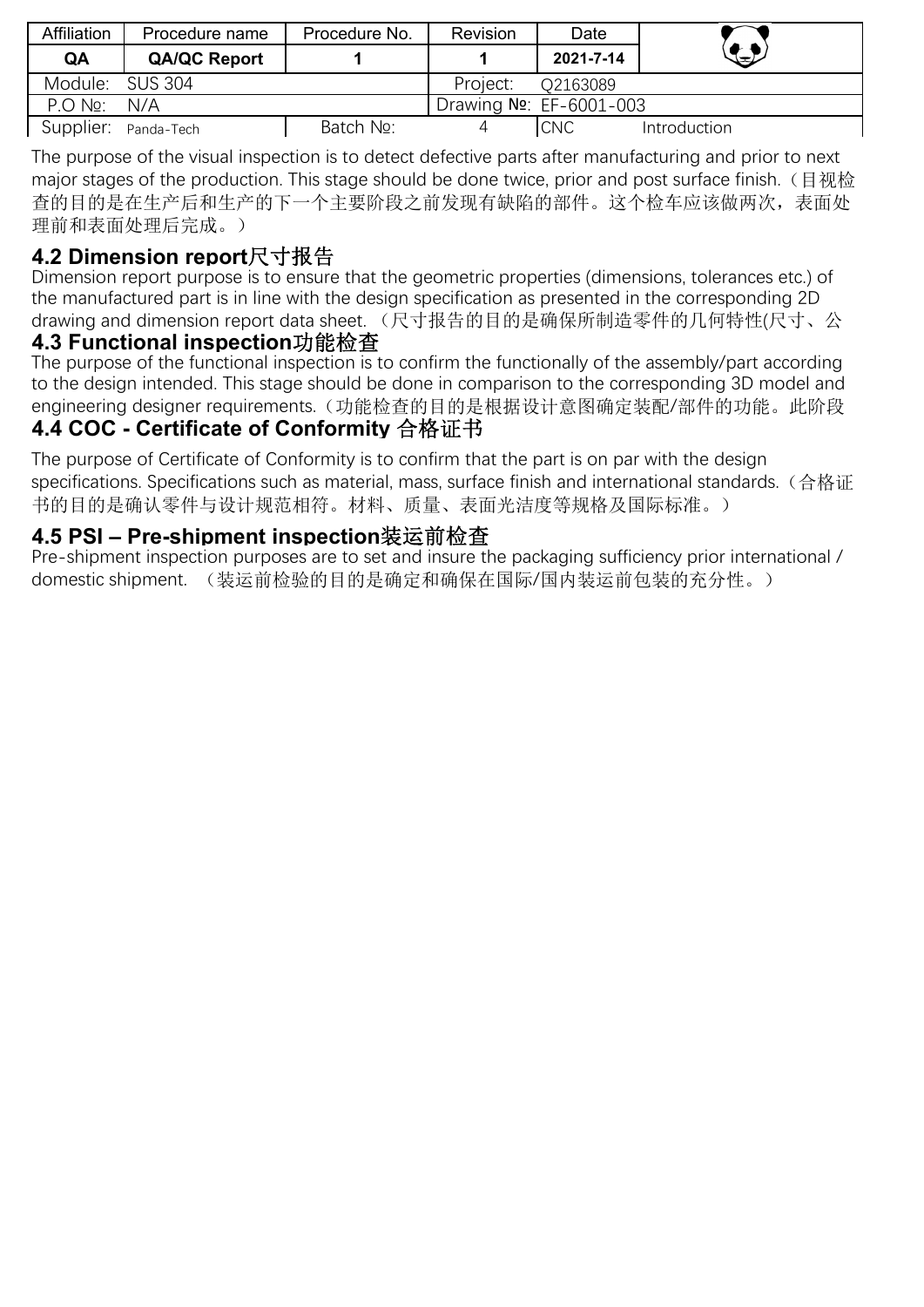| Affiliation      | Procedure name       | Procedure No. | <b>Revision</b>         | Date      |                 |
|------------------|----------------------|---------------|-------------------------|-----------|-----------------|
| QA               | <b>QA/QC Report</b>  |               |                         | 2021-7-14 | $\bigoplus$     |
| Module: ISUS 304 |                      |               | Project:                | O2163089  |                 |
| Part No: N/A     |                      |               | Drawing No: EF-6001-003 |           |                 |
|                  | Supplier: Panda-Tech | Batch No:     |                         | 4 CNC     | Weight & Visual |

## **5 Part Weight** 零件重量

Max weight deviation allowed/允许的最大重量偏差: 5%

Fill in the deviation according to measured weight compere to calculated weight.

### 根据测量重量与计算重量填写偏差。

| Sample样品 | <sub>그</sub>  Calculated 计算 (CAD)   <sub>Measured</sub> 测量[gr] <sup>  D'</sup><br>[gr] | Deviation 偏差<br>$\lceil\% \rceil$ | Pass 通过 | Fail 不合格 | Comments  <br>评论 |
|----------|----------------------------------------------------------------------------------------|-----------------------------------|---------|----------|------------------|
| #1       |                                                                                        |                                   |         |          |                  |
| #2       |                                                                                        |                                   |         |          |                  |
| #3       |                                                                                        |                                   |         |          |                  |
| #4       |                                                                                        |                                   |         |          |                  |

## **6 Visual inspection**目视检查

Visual inspection to be conducted without dedicated instrumentation.(目视检查是在没有专用仪器 的情况下进行。)

#### **6.1 Prior to surface treatment inspection** 表面处理前检查 **6.1.1 Inspection checklist** 检查清单

|                | Sample                   | #1   | #2 | #3 | #4 |
|----------------|--------------------------|------|----|----|----|
|                | Scratches划痕              | Pass |    |    |    |
|                | Stains污迹                 | Pass |    |    |    |
| 屯              | Dents凹痕                  | Pass |    |    |    |
|                | Alignment校准              | Pass |    |    |    |
| Checkpoint/检查要 | Manufacture errors制造误差   | Pass |    |    |    |
|                | Corrosion腐蚀              | Pass |    |    |    |
|                | General geometry通用几何     | Pass |    |    |    |
|                | Color颜色                  | Pass |    |    |    |
|                | Surface Condition表面状况    | Pass |    |    |    |
|                | Markings & labeling标志和标签 | Pass |    |    |    |
|                | Missing features缺失特征     | Pass |    |    |    |
|                | Comments/评论              |      |    |    |    |

## **DO NOT SEND DEFECTIVE PARTS TO SURFACE TREATMENT** 不要把有缺陷的 零件送去做表面处理

#### **Please attach a picture of the part:**



**Description:**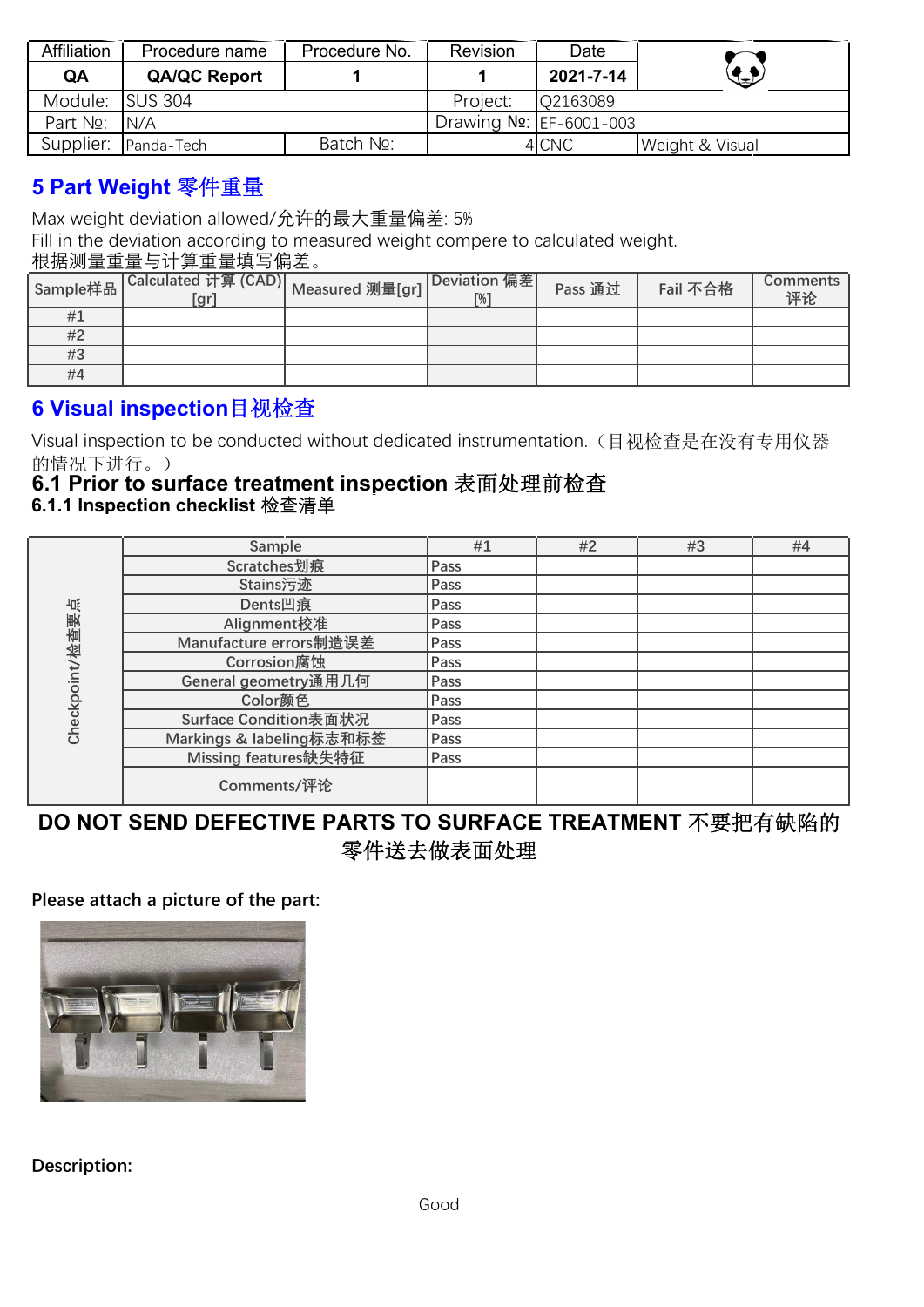| Affiliation |  |            | Procedure name | Procedure No. | Revision   |                            | Revision | Date            | $\mathbf{C}$ |
|-------------|--|------------|----------------|---------------|------------|----------------------------|----------|-----------------|--------------|
| QA          |  |            | QA/QC Report   |               |            |                            |          | $2021 - 7 - 14$ |              |
| Module:     |  |            | <b>SUS 304</b> |               |            | Project:                   |          | Q2163089        |              |
| Part No:    |  |            | N/A            |               |            | EF-6001-003<br>Drawing No: |          |                 |              |
| Supplier:   |  | Panda-Tech | Batch No:      |               | <b>CNC</b> | Dimension                  |          |                 |              |

#### **7 Dimension report** 尺寸报告

Dimension report should be done according to the table below. Procedure can be conducted by manufacturing side. In this case, critical dimension shoulPd be rechecked. Critical dimensions are marked in part's 2D drawing, as shown below. 尺寸报告按下表进行。程序可由制造方进行。在这种情况下,应该重新检查关键维 度。关键尺寸标注在零件2D图纸中,如下图所示。)

#### **7.1 Quantity** 数量

Quantity of part samples to be specified in table. Quantity is determined as percentage from total batch.(零件样品数量见表。数量按批次总数的百分比确定。)

#### **Inspection Tool Code:**

| C: Calipper                               | M: Micrometer | PJ: Projector | PG: Pin Gage | HG: Height Gage |
|-------------------------------------------|---------------|---------------|--------------|-----------------|
| <b>CMM: Coordinator Measuring Machine</b> |               | V=Vernier     |              |                 |
| <b>Remarks:</b>                           |               |               |              |                 |
| PC: Part Correction                       |               |               |              |                 |

DC: Drawing Change

| SPECIFICATIONS规格/技术参数             |                                       |          |         |                                          |                   |                                          |        |        | Measurement RESULTS 测量结果 |         |         |              |         |                              |                                      |
|-----------------------------------|---------------------------------------|----------|---------|------------------------------------------|-------------------|------------------------------------------|--------|--------|--------------------------|---------|---------|--------------|---------|------------------------------|--------------------------------------|
| Dime<br>nsion<br>Mark<br>尺寸<br>标注 | Nominal<br>Dimension<br>公称尺寸/<br>标称尺寸 | -Tol 公差  | +Tol 公差 | min<br>Dimensio   Dimensio<br>n 最小尺<br>ᆉ | max<br>n 最大尺<br>ᆉ | Actual Results (Sample#) 实际结果 (样品<br>号#) |        |        |                          |         |         | Deviation 偏差 |         | Inspectio<br>n Tools<br>测量工具 | Remarks备<br>注 (OK, NG,<br>or PC, DC) |
|                                   |                                       |          |         |                                          |                   | #1                                       | #2     | #3     | #4                       | #1      | #2      | #3           | #4      |                              |                                      |
|                                   | 105.63                                | 0.30     | 0.30    | 105.33                                   | 105.93            | 105.71                                   | 105.72 | 105.71 | 105.71                   | 0.08    | 0.09    | 0.08         | 0.08    | <b>CP</b>                    | OK                                   |
|                                   | 61.00                                 | 0.15     | 0.15    | 60.85                                    | 61.15             | 61.04                                    | 61.04  | 61.03  | 61.05                    | 0.04    | 0.04    | 0.03         | 0.05    | CP                           | OK                                   |
|                                   | 8.00                                  | 0.05     | 0.05    | 7.95                                     | 8.05              | 8.04                                     | 8.04   | 8.03   | 8.04                     | 0.04    | 0.04    | 0.03         | 0.04    | PG                           | OK                                   |
|                                   | 0.05                                  | $\Omega$ | 0.05    |                                          | 0.10              | 0.04                                     | 0.03   | 0.03   | 0.04                     | $-0.01$ | $-0.02$ | $-0.03$      | $-0.01$ | <b>CMM</b>                   | OK                                   |
|                                   | 0.10                                  | 0.00     | 0.10    | 0.10                                     | 0.20              | 0.02                                     | 0.03   | 0.03   | 0.02                     | $-0.08$ | $-0.08$ | $-0.07$      | $-0.08$ | CMM                          | OK                                   |
| b                                 | 29.50                                 | 0.20     | 0.20    | 29.30                                    | 29.70             | 29.51                                    | 29.53  | 29.53  | 29.54                    | 0.01    | 0.03    | 0.03         | 0.04    | <b>CMM</b>                   | OK                                   |
|                                   | 6.75                                  | 0.20     | 0.20    | 6.55                                     | 6.95              | 6.77                                     | 6.79   | 6.77   | 6.77                     | 0.02    | 0.04    | 0.01         | 0.02    | CMM                          | OK                                   |
| 8                                 | 5.50                                  | 0.10     | 0.10    | 5.40                                     | 5.60              | 5.60                                     | 5.60   | 5.60   | 5.60                     | 0.10    | 0.10    | 0.10         | 0.10    | DV                           | OK                                   |
|                                   | 0.5                                   | $\Omega$ | 0.50    |                                          | 1.00              | 0.31                                     | 0.32   | 0.33   | 0.32                     | $-0.19$ | $-0.19$ | $-0.17$      | $-0.18$ | <b>CMM</b>                   | OK                                   |
| 10                                | 37.75                                 | 0.20     | 0.20    | 37.55                                    | 37.95             | 37.77                                    | 37.78  | 37.77  | 37.78                    | 0.02    | 0.03    | 0.02         | 0.03    | DV                           | OK                                   |

#### **7.2 2D Drawing 2D**图纸